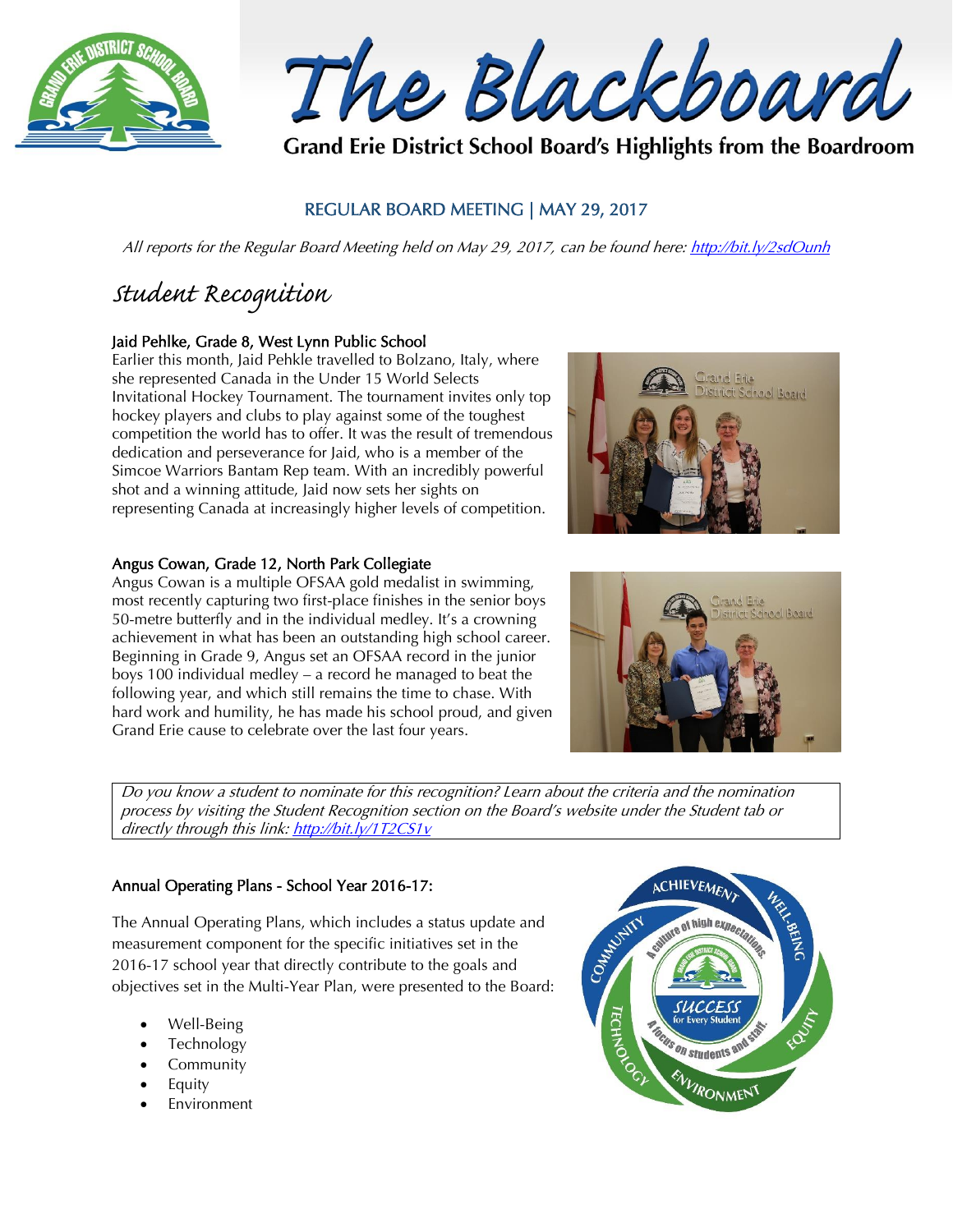Online Engagements - Ontario First Nation, Métis and Inuit Education Policy Framework: The Ministry of Education has engaged a team of researchers who will engage with students, parents/guardians and families, teaching and nonteaching staff, Indigenous communities, organizations and partners, and school boards to gather feedback and input to inform the development of the Third Progress Report on the implementation of the First Nations, Métis and Inuit Education Policy Framework.

• For more information, click here:  $\frac{http://bit.ly/2qtEZE3}{http://bit.ly/2qtEZE3}$ 

## McClung Road Subdivision, Caledonia Boundary Review

- Meeting held at McKinnon Park Secondary School
- Tuesday, May 30, 2017 | 6 p.m. for Elementary Boundary Review and 6:30 p.m. for Secondary Boundary Review

A public meeting will be held in each area to discuss boundary considerations of the McClung Road subdivision, enrolment information and accommodation data, with an opportunity for questions and feedback. Final recommendations will be submitted to the Board of Trustees for approval. The proposed boundary changes will apply to families attending the following schools: Caledonia Centennial Public School, Seneca Central Public School, Cayuga Secondary School and McKinnon Park Secondary School.

For more information, click here:<http://bit.ly/2r5qjcM>

## Grand Erie District School Board receives Gold Medallion Award from the National School Public Relations Association, Be Well Campaign:

The Gold Medallion is NSPRA's top program award, recognizing superior educational public relations programs. Grand Erie District School Board was one of 11 school districts across North America that received this prestigious award for its Be Well Campaign to support the Child and Youth Mental Health Strategy.





#### Grand Erie Games at Cayuga Secondary School

Inspired by the ParaPan Am Games, the Grand Erie Games is a day of outdoor activity for Special Education students in self-contained classrooms. Several secondary schools across Grand Erie are sending students to Cayuga for a day of fun and friendly competition. Games are 10:15 a.m. – 1:30 p.m.

- Secondary: Wednesday, May 31, 2017
- Elementary: Monday, June 5, 2017

#### Superintendent of Business Services, Jamie Gunn, Retires:

Back in 1989, Jamie Gunn moved into a role in the Norfolk Board of Education from the private sector and became in 2005 the Superintendent of Business for the Grand Erie District School Board. This meeting marks Jamie's last Board meeting and his final day with Grand Erie is Friday, June 2, 2017. Jamie was given a standing ovation at the Board meeting with remarks of appreciation from the Director of Education, Brenda Blancher and Chair of the Board, David Dean.

 Annual Retirement Dinner for all retirees will be held on Wednesday, June 7 at the Brantford Golf and Country Club beginning at 5:30 p.m.